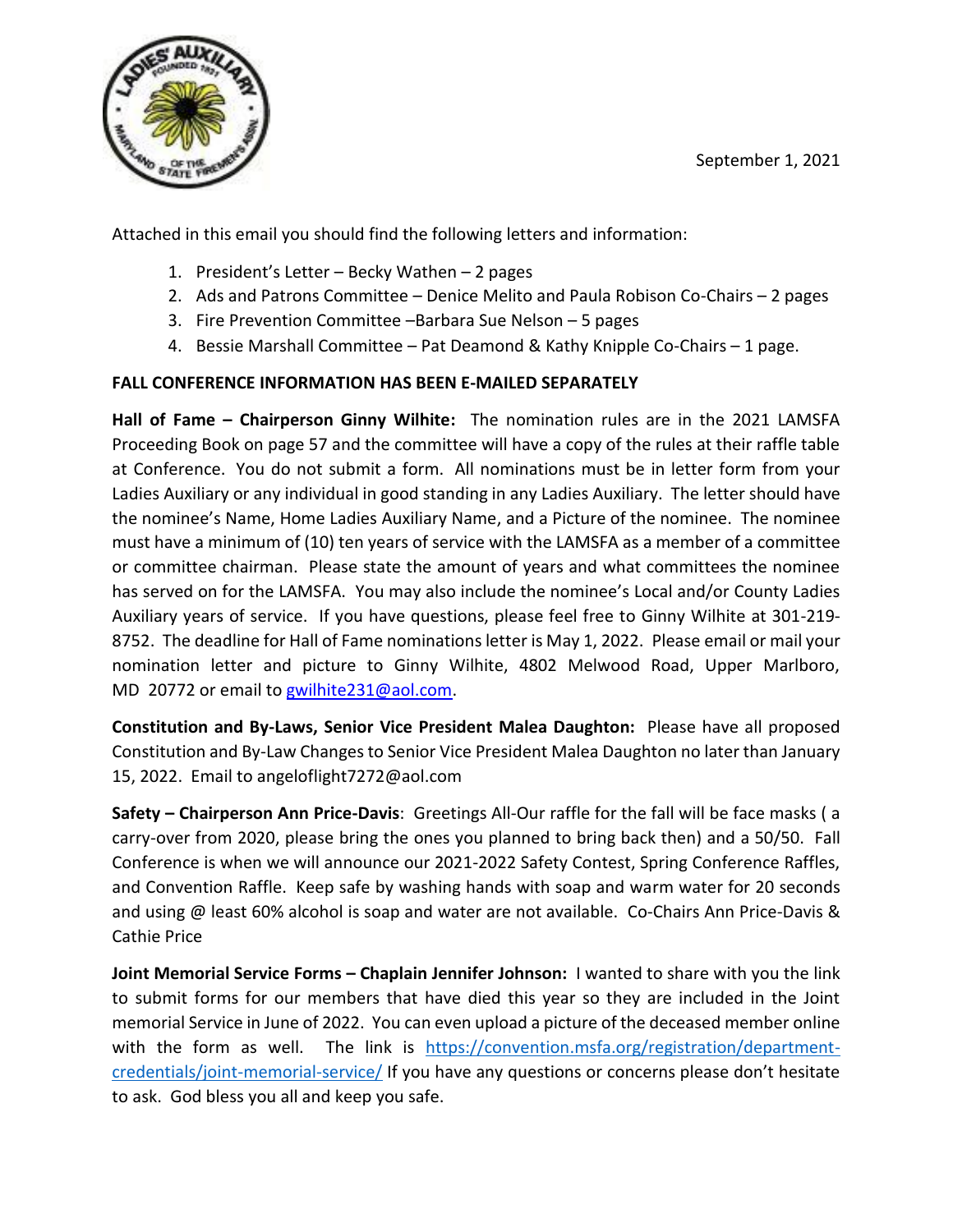**Cancer Support Committee – Chairperson Rosa Maher:** The MSFA Cancer Support will be holding a raffle of an antique pedal car donated by Past President Rosa Maher. Drawing will be held in June at the Convention in Ocean City June 2022. We will also be raffling off a quilt donated by Past President Sandi Lutz. As well as gift baskets donated by Level Ladies Auxiliary, and Past President Rosa Maher at the Fall and Spring Conferences.

**Ways and Means Committee – Chairperson Kim Thomas:** Ways and Means will be holding the following fundraisers: Fall Conference: 8x10 home décor plaques, and a money raffle. Spring Conference: \$25.00 gift cards, and a money raffle. Convention in Ocean City: Fill a basket, and a money raffle. Tickets for the raffle for Fall Conference will be in the mail, so keep an eye out!

NOTE: If officers or Past Presidents would like raffle tickets, please contact the Chair of that committee.

**Membership, Junior Vice President Jean Main:** If any auxiliary is aware of an auxiliary in their county which currently is not a member of the LAMSFA, please let Jr Vice President Jean Main know by email [mainocriv15@aol.com](mailto:mainocriv15@aol.com) or by mail at 10620 Powell Road Thurmont, MD 21788.

**Dues, Financial Secretary Joan Kramer:** Also, please remember that annual dues of \$40.00 need to be submitted. They can be paid at Fall Conference or mailed to Joan at 4219 Flower Valley Drive, Rockville, MD 20853. Thank you!

## **LAMSFA REMINDERS and DUE DATES for Awards, Projects and Recognitions**

Memorial Service Forms – DUE MARCH 1, 2022 – To be submitted electronically to Rev. Long

Hall of Fame Nominations due MAY 1, 2022

**RECOGNITION AWARDS** - We will again this year be presenting recognition awards to 50-Year Members, 50-Year Auxiliaries, and Multigenerational Members. These submission forms are available on the website. Due MAY 15, 2022

Sincerely,

Holly Trego,

LAMSFA Corresponding Secretary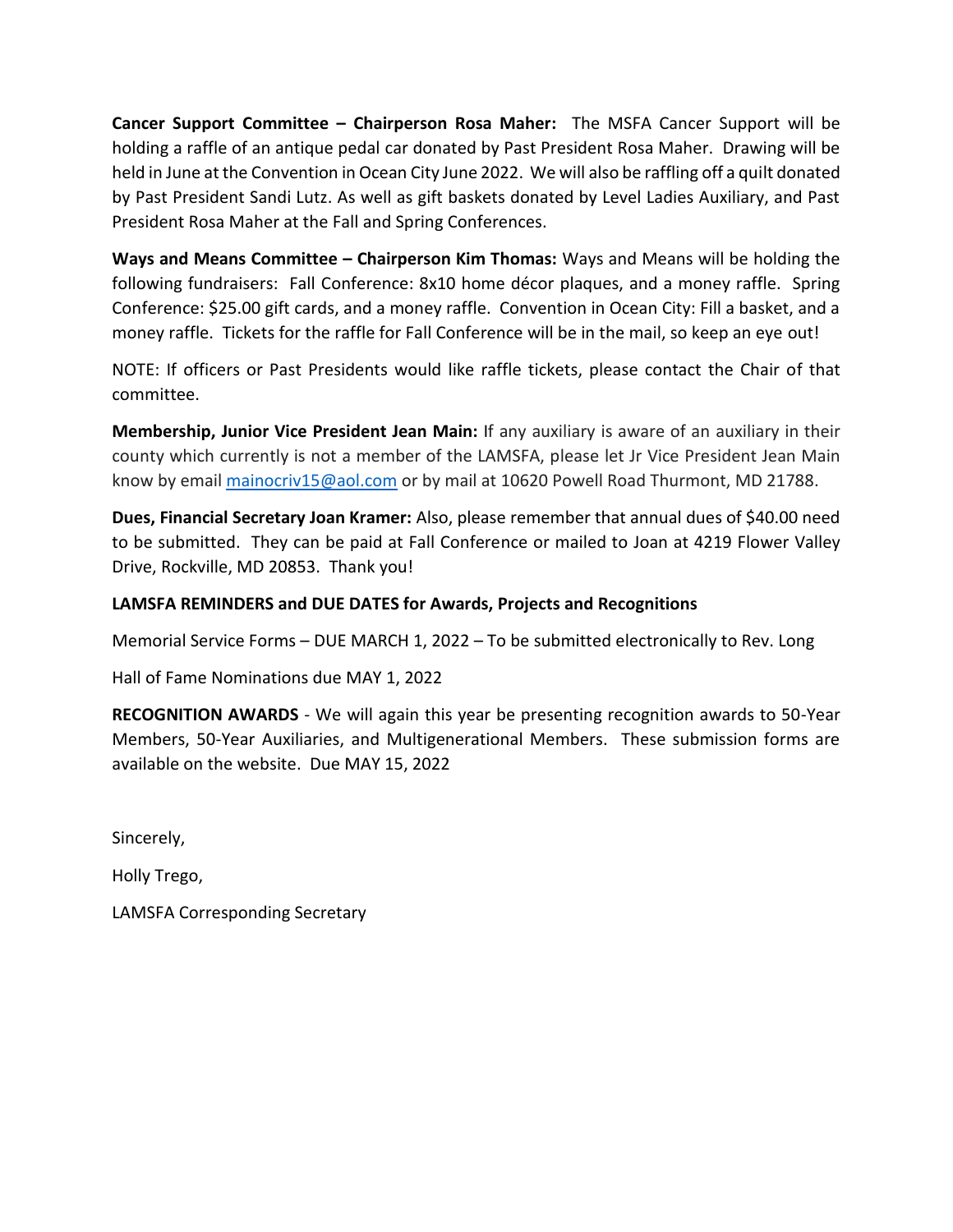

Happy Fall to Officers, Past Presidents, and Members:

I hope that everyone has taken the opportunity to get their COVID Vaccine. By being vaccinated, we are not only protecting ourselves but those around us (Family, Friends, and Neighbors). Protecting everyone, we will be able to continue to meet in person.

# **FALL CONFERENCE**

I am so looking forward to seeing everyone at Fall Conference. The mailing has gone out for this and the letter and forms are available on the msfa.org website under the Auxiliary section. To keep everyone safe, hand sanitizer will be readily available around the building as well as individual ones in your conference bags. I am requesting that everyone attending wear their mask unless seated at their table. Please ensure that you mail your checks early so they are not held hostage by the USPS.

# **PAPERLESS ADMINISTRATION**

Due to the cost of mailings, it was necessary to present the By-Law change, which were voted on this past June to move all processes to electronic mailings and/or downloads from the websites. THANK YOU for passing these By-Law Changes. We will be moving forward with sending all news and notices out via email and posting on the website. In order to do this it is imperative that you keep your Auxiliary President, Secretary, and Chairman of Delegates email addresses up to date with the Corresponding Secretary. The Committees have been asked to limit their Raffle Ticket distribution to the in person events that are held.

# **UPDATED BY-LAWS**

The updated By-Laws are posted on the website and will be sent out via email distribution later next week. Please read over them as there were multitudes of changes approved in June. The Procedure Book to be distributed at the Fall Conference will contain the new By-Laws.

# **DUES**

Auxiliary Dues Payments are due by Fall Conference. Invoices for dues were emailed out this year (no paper copies were mailed). If you have not received your invoice via email, please check with our Treasurer Kristi Grinder. She was using the QuickBooks program to email the dues invoices.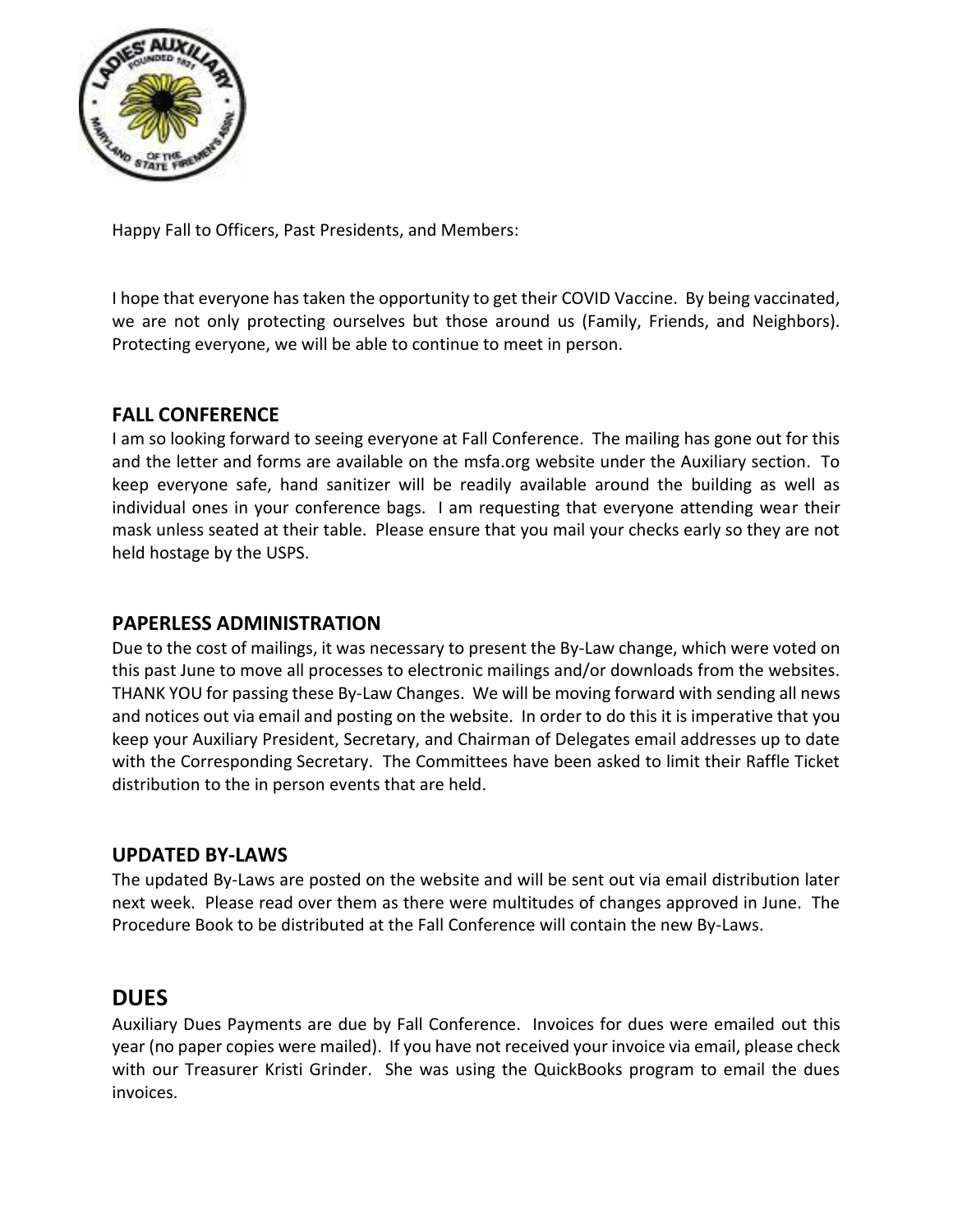Thank you everyone for your love and support. I look forward to leading you forward this year. I hope to see lots of faces at Fall Conference. If anyone needs anything, please do not hesitate to contact me.

Respectfully,

*Becky Wathen* 

Becky Wathen LA~MSFA President

301-481-1308 [bwathen@starpower.net](mailto:bwathen@starpower.net)

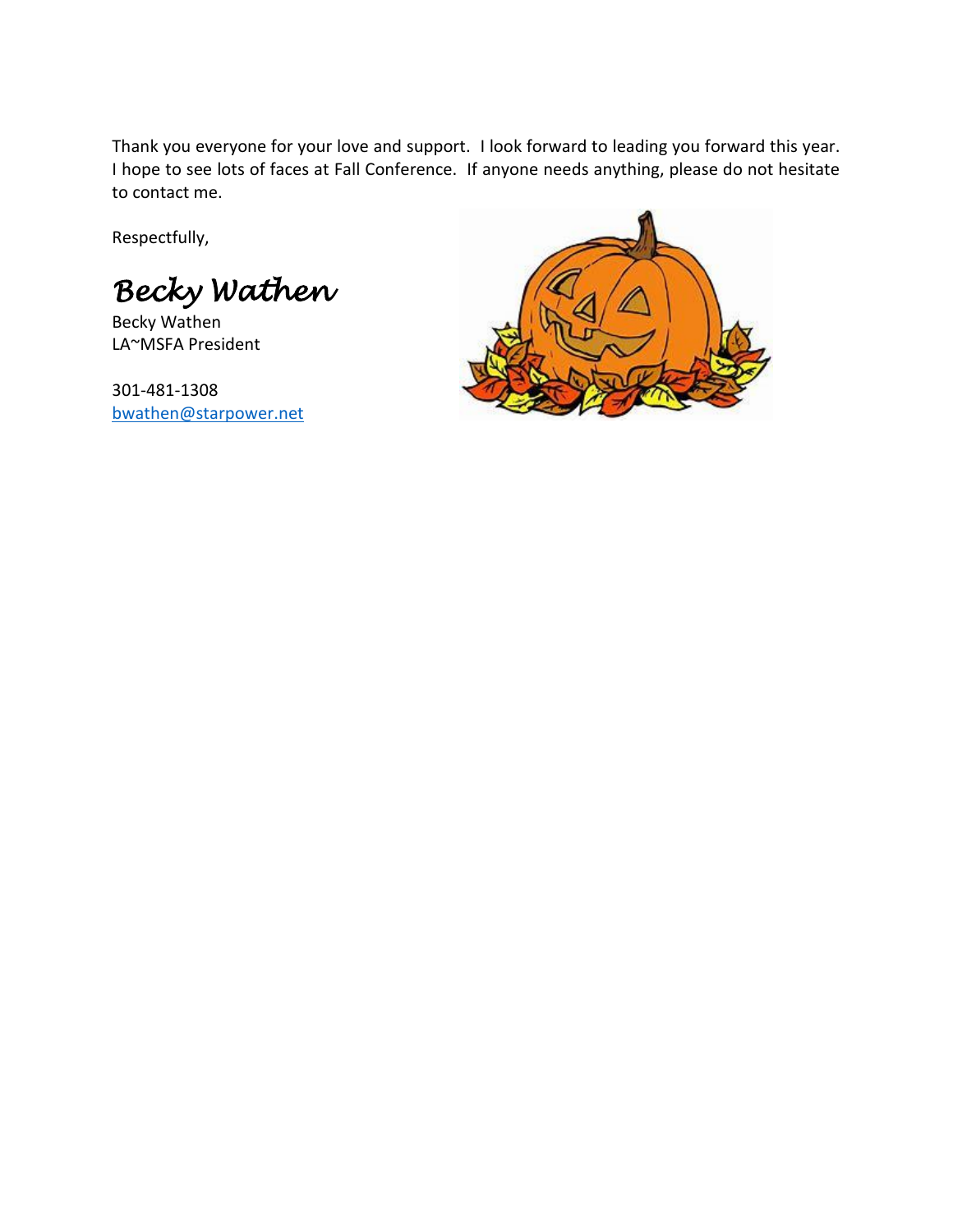

# LADIES' AUXILIARY MARYLAND STATE FIREMEN'S ASSOCIATION

August 8, 2021

Dear Members:

Hello all! It is time to submit your ads and patrons lists for the 2021-2022 Procedure Book to be distributed at the 2022 Fall Conference. The ads and patrons list you submit help to offset the printing cost of the Procedure Book.

Below is the information on sizes and cost; and reminders. Please make sure your ad will fit the sizes specified below.

#### **Sizes and Cost:**

| <b>Full Page</b>                                                                    | 4 1/2 inches width by 7 1/2 inches length | \$100.00 |
|-------------------------------------------------------------------------------------|-------------------------------------------|----------|
| Half Page                                                                           | 4 1/2 inches width by 3 1/2 inches length | \$60.00  |
| <b>Quarter Page</b>                                                                 | 4 1/2 inches width by 2 inches length     | \$35.00  |
| Booster Ad $4\frac{1}{2}$ inches width by $\frac{1}{2}$ inches length (4 lines max) | \$10.00                                   |          |
| Patron Ad                                                                           | Per name                                  | \$1.00   |
| Double Patron Ad                                                                    | \$2.00                                    |          |

#### **Reminders:**

- **Last day to submit ads and patrons is August 1, 2022!**
- Mail your ads/patrons list & check to Denice Melito, 2418 Mistletoe Place, Adelphi, MD 20783
- Return the following page completed with your name, telephone number and name of your Auxiliary
- All graphics/photos/pictures/seals/logos **must be emailed** to [dacmelito@gmail.com](mailto:dacmelito@gmail.com) with a hard copy and your payment mailed to Denice
- Payment is cash, checks or money orders only! **Make checks payable to** *LAMSFA***.**

Denice is available (301) 466-9714 to answer any questions you may have. If no answer, please leave your name and telephone number we will call you back.

Thank you! Co-Chairs Denice Melito and Paula Robison & the Committee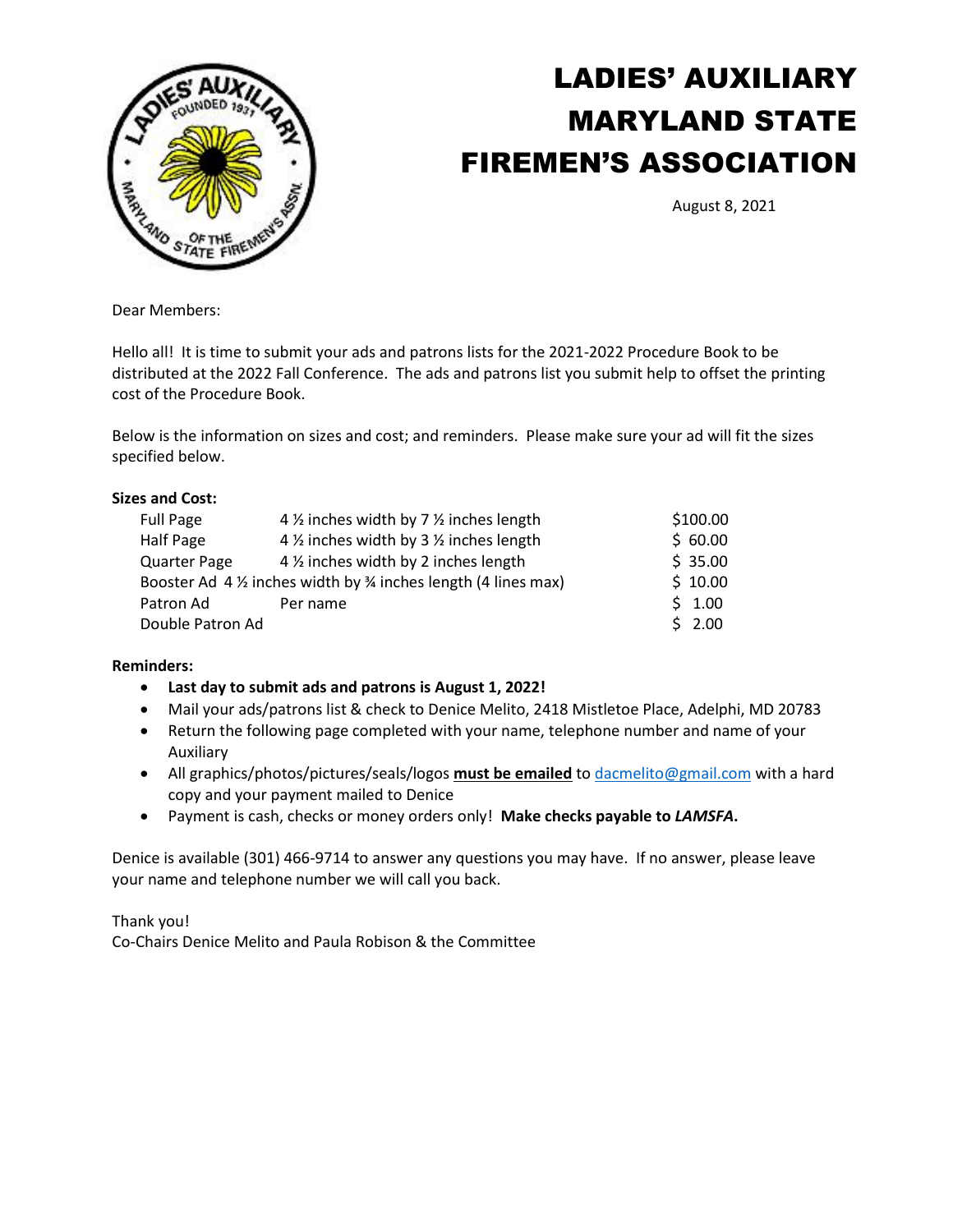

# **LADIES' AUXILIARY MARYLAND STATE FIREMEN'S ASSOCIATION**

# **Advertisement request for publication in October 2022 LAMSFA Procedure Book**

| AD SIZE: |                                               |                                |                  |        |                            |
|----------|-----------------------------------------------|--------------------------------|------------------|--------|----------------------------|
|          |                                               | Full Page $\frac{1}{2}$ 100.00 | Booster Ad       |        | $$10.00 - Maximum 4$ lines |
|          |                                               | Half Page $\lesssim$ 60.00     | Single Patron Ad | \$1.00 |                            |
|          |                                               | Quarter Page \$35.00           | Double Patron Ad | \$2.00 |                            |
|          | RETURN WITH PAYMENT, WORDING, AND ARTWORK TO: |                                |                  |        |                            |
|          |                                               |                                | Denice A Melito  |        |                            |

2418 Mistletoe Place, Adelphi, MD 20783 [dacmelito@gmail.com](mailto:dacmelito@gmail.com)

# **Checks payable to LAMSFA – Last Day to Submit August 1, 2022**

## **LADIES AUXILIARY MARYLAND STATE FIREMEN'S ASSOCIAITON PATRON ADS**

**SINGLE NAME - \$1.00 DOUBLE NAME - \$2.00 (Mr. & Mrs.)**

|                  | 11 |
|------------------|----|
| 2                | 12 |
| 3                | 13 |
| 4                | 14 |
| 5                | 15 |
| $\boldsymbol{6}$ | 16 |
| ┓                | 17 |
| 8                | 18 |
| 9                | 19 |
| 10               | 20 |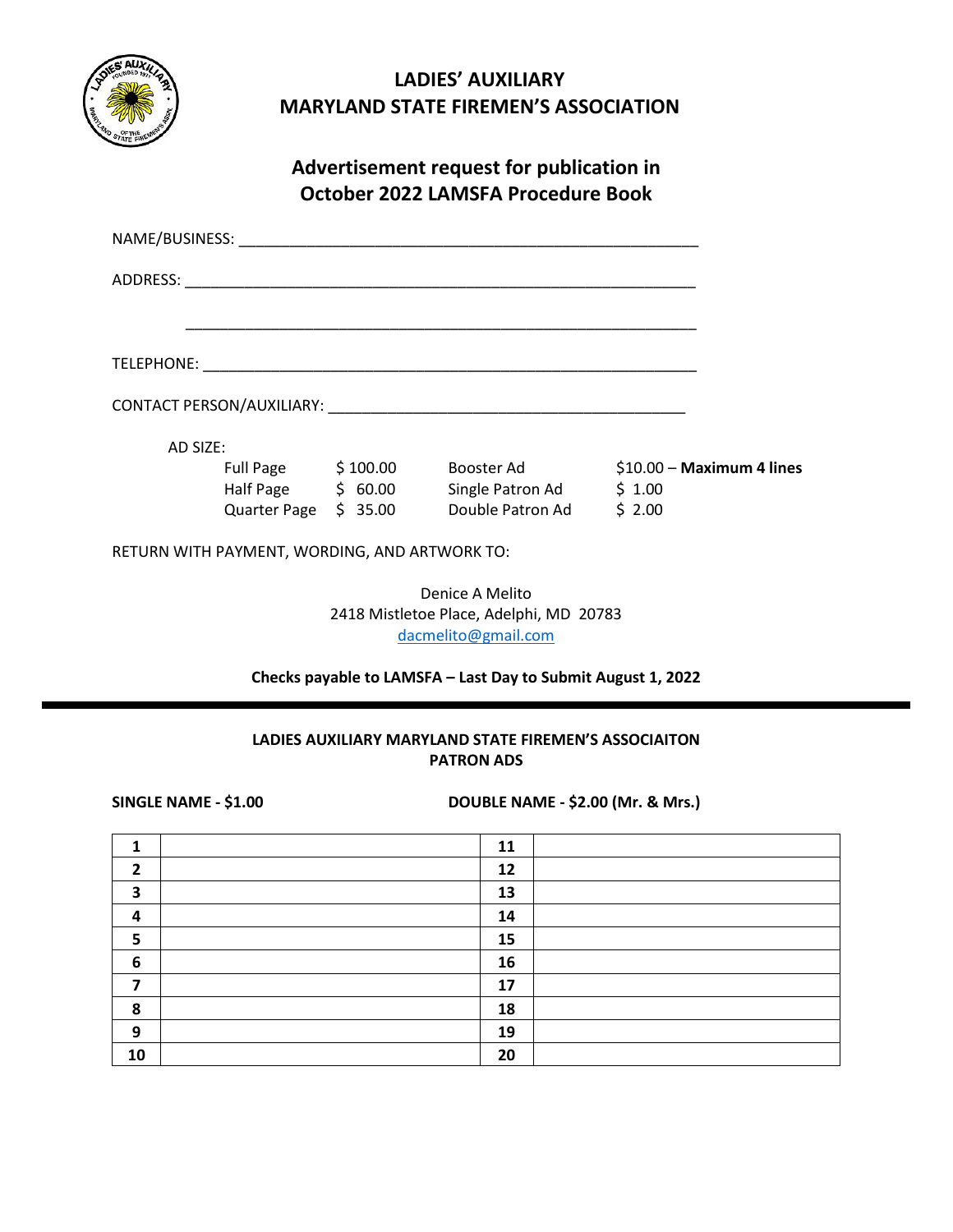

**Ladies' Auxiliary Of the Maryland State Firemen's Association September 2021**

## Greetings from the *Fire Prevention Committee*!

Our Committee has decided upon the following special project and themes for the year 2021- 2022:

#### *CONTESTS:*

- SPECIAL PROJECT Post Card
- SILVER SPRING AWARD
- JANE TODD AWARD
- PAT PARKER AWARD 100% County Participation

#### *TABLE THEMES:*

- FALL CONFERENCE October 23, 2021 Anything Snowman
- SPRING CONFERENCE March 26, 2022 Maryland Theme

*ANNUAL RAFFLE:* 50/25-15-10 Money Raffle. Drawing Convention 2022 *SPECIAL RAFFLE:* Plug in Scentsy Warmer. One done at each Conference & one at Convention

On behalf of the Fire Prevention Committee, we would like to thank everyone who submitted nominees for the Jane Todd and Silver Spring Awards last year. It was wonderful to see the nominations. We know many Auxiliaries across the state have dedicated members promoting fire prevention and fire safety in their communities. All it takes is a bit of documentation; such as photographs or newspaper clippings; to acknowledge their good work! PLEASE start collecting this information so your members, too, may be recognized! **PLEASE ASSURE THAT ALL ENTRIES ARE SUBMITTED BY** *SPRING CONFERENCE* **– March 26th AS WE DO NOT WANT TO ELIMINATE ANY ENTRY DUE TO TARDINESS.**

All rules for the LAMSFA Fire Prevention Contests, as listed above, are enclosed. Please note there have been some changes to Jane Todd Rules. PLEASE READ ALL RULES CAREFULLY and submit no later than *SPRING CONFERENCE* **– March 26th, 2022**

Fire Prevention Week is October  $3^{rd}-9^{th}$ . This year's theme is "Learn the Sound of Fire Safety." When Fire Prevention week is over everyone should continue to promote fire prevention and fire safety all **year long!**

**THANK YOU** for helping save your neighbor's lives with fire prevention and fire safety messages. Every talk or pamphlet shared helps save that life. Your time and commitment is worth the effort.

**THANK YOU** for your participation and support of the Committee's projects! If you have any questions please call any committee member for assistance.

Barbara Sue Nelson and Jessica Snyder LAMSFA Fire Prevention Co-chairs [bsue@md.metrocast.net](mailto:bsue@md.metrocast.net) [jess\\_titus@yahoo.com](mailto:jess_titus@yahoo.com)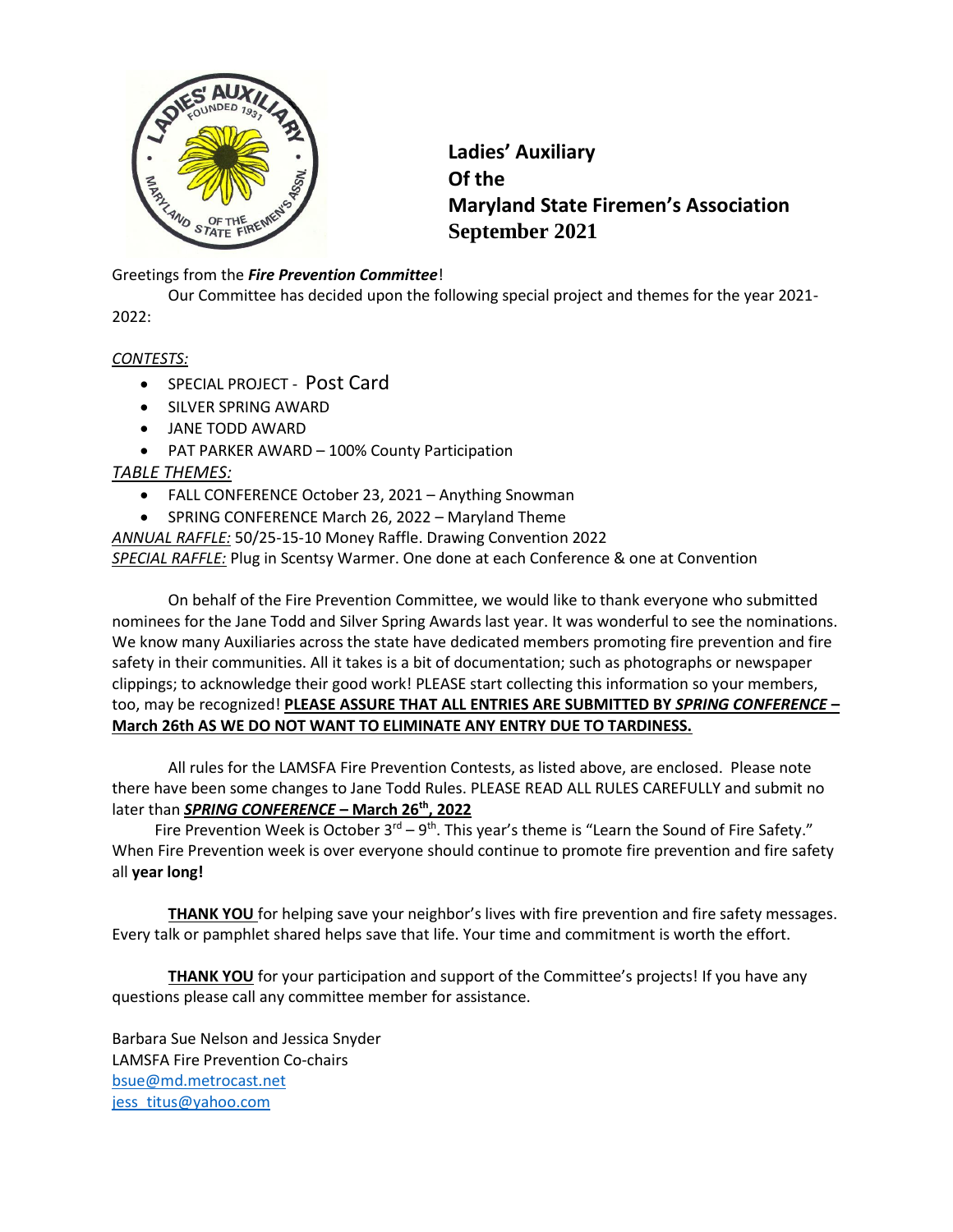# **Ladies Auxiliary Of the Maryland State Firemen's Association**

## *PROJECT #1 -FIRE PREVENTION MESSAGE "POST CARD"*

- 1. Dimension shall be no smaller than 4 x 6 inches and no larger 5 x 7 inches.
- 2. Can be made of Card Stock, Paper, Construction Paper or Poster Board.
- 3. Each POST CARD shall contain a fire prevention or fire safety message.
- 4. No bulky add-ons to the entry. Securely attach all items.
- 5. Unlit matches or burned items on your entry will disqualify your project.

All entries for this project will be judged on the following categories:

Fire Prevention Message – 60%, Originality – 20% & Overall Workmanship – 20%

This project is open to all members within all Auxiliaries, as well as each Auxiliary. Only one (1) entry per individual name and one (1) entry per the Auxiliary will be allowed. *(Example if you have ten (10)* **members each one can enter a project and one (1) per Auxiliary, total 11)** Your name, Auxiliary's name and County's name must be typed or printed on a card and attached to the inside of your entry. **All entries must be received by Spring Conference March 26th, 2022.**

## **ALL ENTRIES WILL BECOME THE PROPERTY OF THE LADIES AUXILIARY OF THE MARYLAND STATE FIREMEN'S ASSOCIATION, WHICH RESERVES THE RIGHT TO REPORDUCE, AND DISTRIBUTE ANY ENTRY RECEIVED BY THIS COMMITTEE**.

## *PROJECT #2 - SILVER SPRING AWARD*

The intent of the Silver Spring Award is to recognize Fire Prevention activities which the individual(s) perform(s) within their particular community. **All entries must be received by Spring Conference March 26th, 2022.** Rules are enclosed

## *PROJECT #3 – JANE TODD – "FIREWOMAN OF THE YEAR AWARD"*

The intent of the Jane Todd Award is to recognize outstanding involvement in fire prevention within one's Fire Company and community. **All entries must be received by Spring Conference March 26th , 2022.** Rules are enclosed

## *PROJECT #4 – PAT PARKER AWARD FOR 100% COUNTY PARTICIPATION*

This award will be given to each County that has 100% participation in the SPECIAL PROJECT that the Fire Prevention Committee has set forth. To qualify, an entry must be received from every active LAMSFA auxiliary member within that County. **All entries must be received by Spring Conference March 26th, 2022.**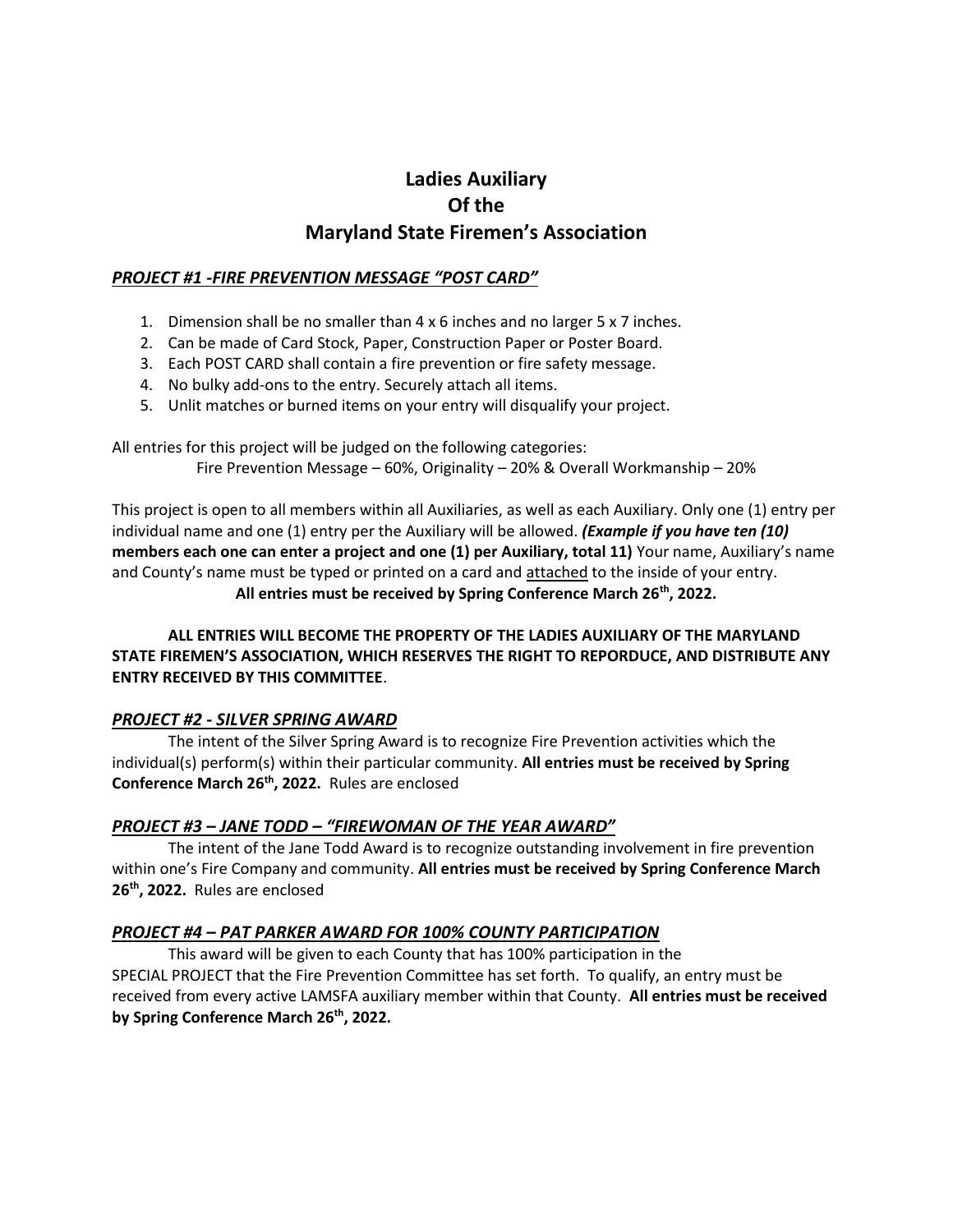## **SILVER SPRING AWARD**

## (Sponsored by Silver Spring Fire Department)

The SILVER SPRING TROPHY is awarded each year at the Annual Convention of the Ladies Auxiliary of the Maryland State Firemen's Association, to the Auxiliary member(s) who do(es) the most in FIRE PREVENTION for their community. The intent of the award is to recognize Fire Prevention activities which the individual(s) perform(s) within their particular community. The rules are as follows:

- 1. Recipient must be a member(s) of an Auxiliary, which is a member of the LAMSFA.
- 2. The Fire Prevention work shall have been accomplished by members(s) serving as volunteer(s).
- 3. An auxiliary in writing (letter) must nominate individuals. Letters must be submitted to the Chairperson of the LAMSFA Fire Prevention Committee no later than **Spring Conference.**
- 4. The Auxiliary shall forward complete detailed information on the work accomplished by individual(s). Photographs and newspaper clippings must be dated and the sources indicated. The entry should cover a one-time project at any time during the period of January to December. Only one entry per auxiliary will be allowed.
- 5. Nominees are subject to investigation by this committee.
- 6. The LAMSFA Fire Prevention Committee shall appoint Judges. The judges' decision will be final.
- 7. Please have your Auxiliary President certify that the material reflected in your entry is for the period designated in item 4.

## **Please forward your Silver Spring nominee(s)**

## **FULL NAME, TITLE, AND AUXILIARY NAME TO:**

BARBARA SUE NELSON LAMSFA FIRE PREVENTION COMMITTEE P.O. Box 28 Avenue, MD 20609 bsue@md.metrocast.net

> Cell 240-925-9210 Home 301-769-2654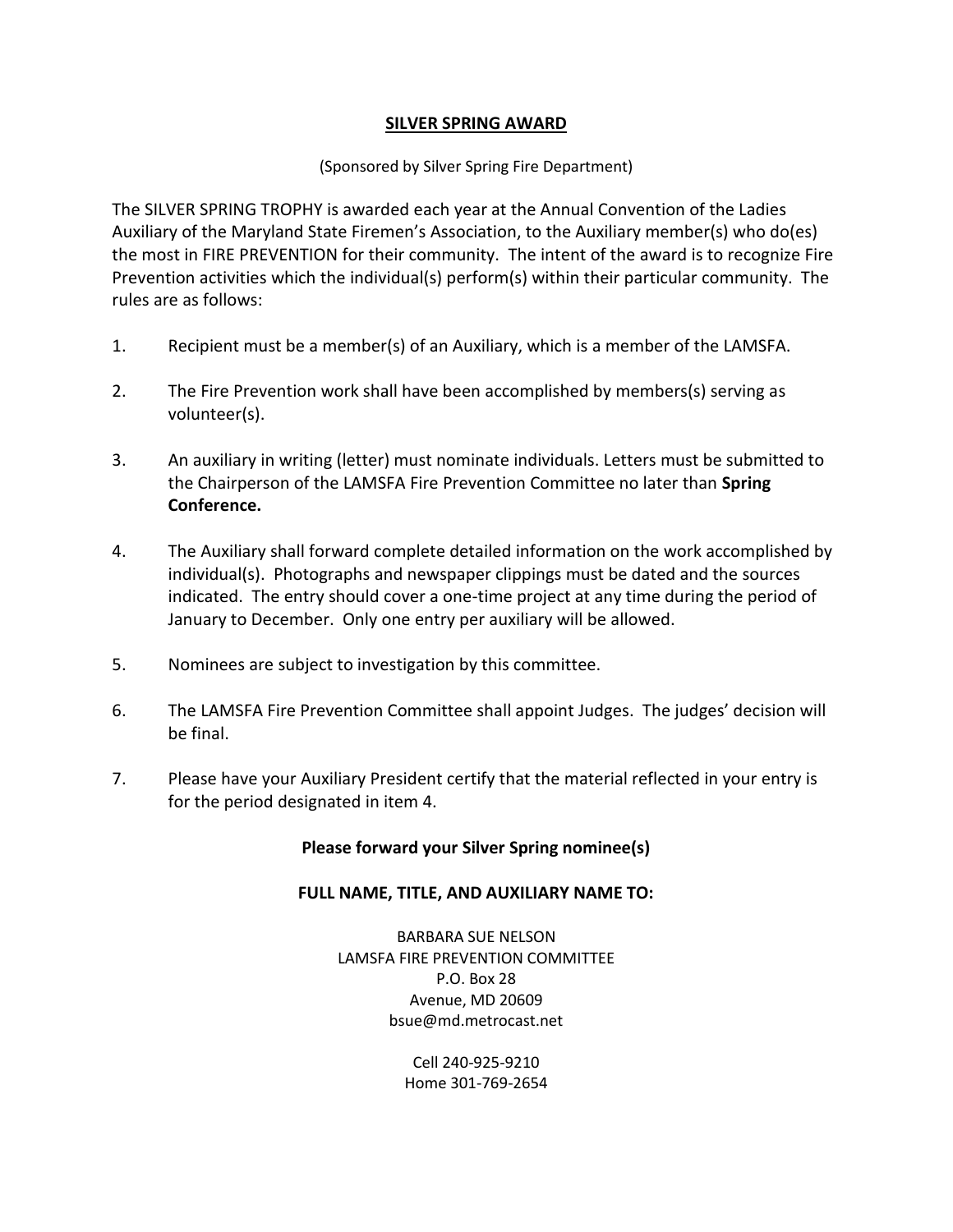# **JANE TODD AWARD FOR FIREWOMAN OF THE YEAR**

(Sponsored by Perryville Auxiliary)

The Jane Todd Award will be awarded to the "Firewoman of the Year" each year at the Annual Convention of the Ladies Auxiliary of the Maryland State Firemen's Association. This award recognizes outstanding involvement in fire prevention within the awardees community and company.

The guidelines for selection are as follows:

The nominee must be a member of an auxiliary in the LAMSFA.

Any auxiliary in the LAMSFA may submit the name of a nominee for this award.

The nomination must be submitted on an individual basis only, and on official auxiliary/company letterhead stationery.

The entry must cover activities performed by the nominee from January to December. The nominee must have participated in fire prevention activities year round. A letter of nomination and detailed information of activities performed by the individual must be dated and sources indicated. Photos and newspaper clippings etc. are welcomed.

The nomination letter and activities should be submitted to the Chairperson of the LAMSFA Fire Prevention Committee no later than **Spring Conference**.

Outstanding citizenship: i.e. activities by a member to better her company and community at large.

Exemplary achievements: i.e. lecturing at schools, clubs, etc; setting up fire prevention programs for other community organizations to use.

The Fire Prevention Committee shall select three (3) judges who are not involved in LAMSFA or MSFA activities. They shall be persons who do not know the nominees.

Nominees are subject to investigation by this committee

The winner of the Silver Spring Award cannot win the Jane Todd Award in the same calendar year.

**In keeping with Jane Todd's wishes, the Todd Family has requested (Year 2004) that in addition to a Silver Spring winner, there shall be an additional person recognized for their fire prevention efforts**.

**Please forward Jane Todd nominee(s)**

**FULL NAME AND AUXILIARY NAME TO:**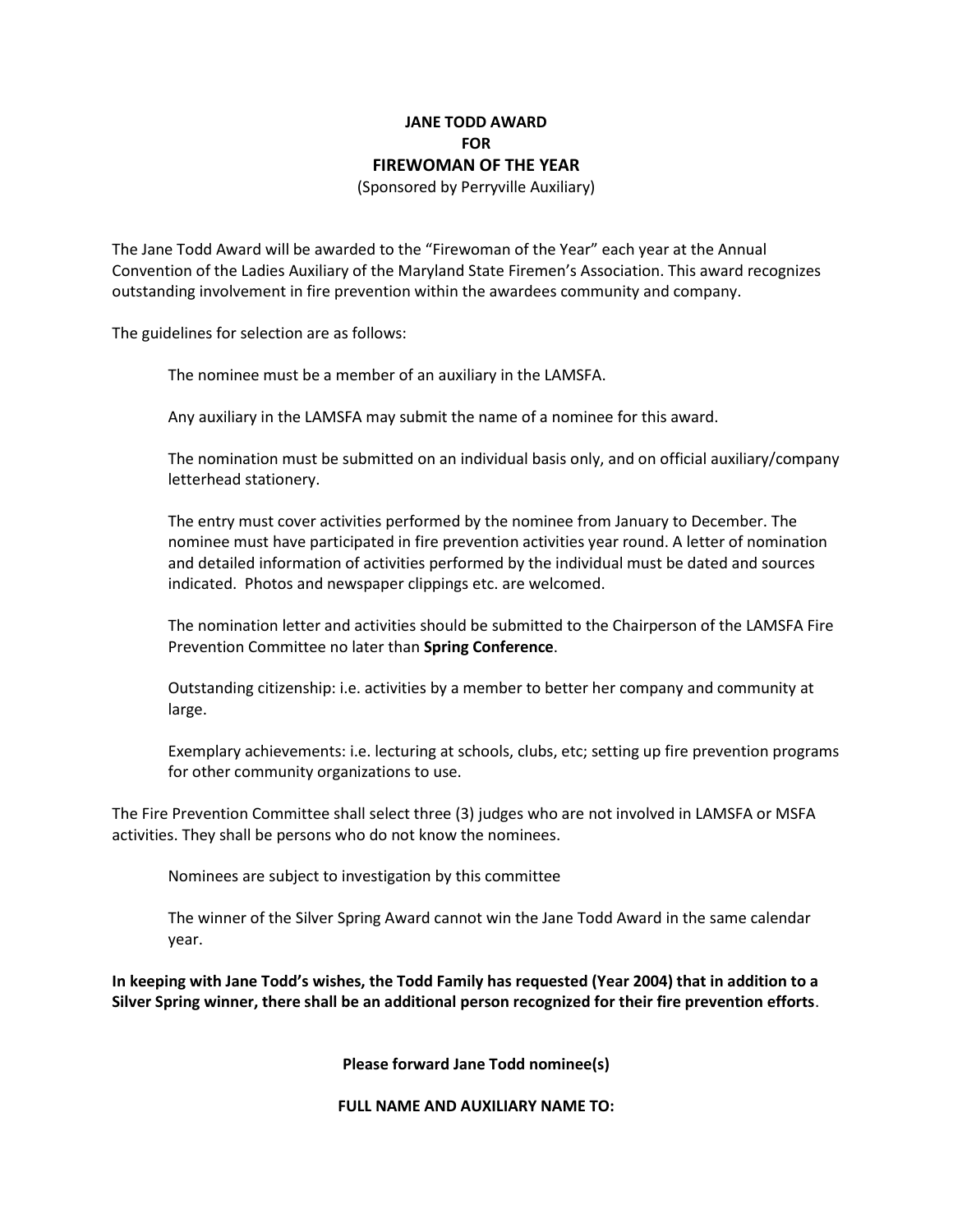BARBARA SUE NELSON LAMSFA FIRE PREVENTION COMMITTEE P.O. Box 28 Avenue, MD 20609 bsue@md.metrocast.net Cell 240-925-9210 Home 301-769-2654